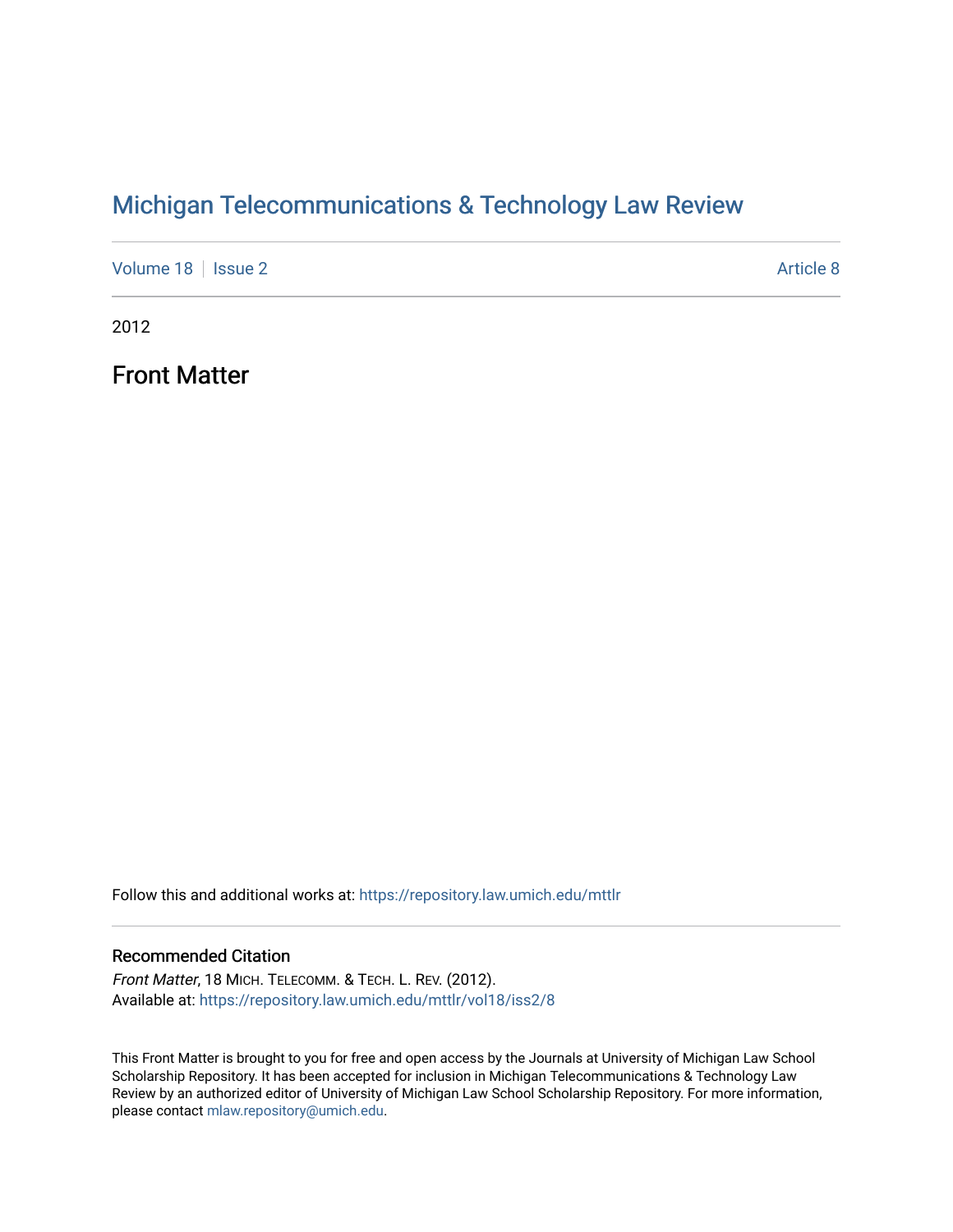## **MICHIGAN TELECOMMUNICATIONS AND TECHNOLOGY LAW REVIEW**

## ARTICLES

| <b>PROPERTY AS CONTROL:</b>                                                                                                                     |
|-------------------------------------------------------------------------------------------------------------------------------------------------|
|                                                                                                                                                 |
| PATENTS VS. STATUTORY EXCLUSIVITIES IN BIOLOGICAL<br>PHARMACEUTICALS-DO WE REALLY NEED BOTH? Yaniv Heled 419                                    |
| <b>RES OR RULES? PATENTS AND THE</b><br>(UNCERTAIN) RULES OF THE GAME  Emily Michiko Morris 481                                                 |
| <b>ESSAY</b>                                                                                                                                    |
| <b>IMPROVING PATENT NOTICE AND REMEDIES:</b>                                                                                                    |
| <b>NOTES</b>                                                                                                                                    |
| NO CAUSE OF ACTION:<br>VIDEO SURVEILLANCE IN NEW YORK CITY Olivia J. Greer 589                                                                  |
| <b>VIEWER DISCRETION IS ADVISED:</b><br><b>DISCONNECTS BETWEEN THE MARKETPLACE OF IDEAS AND</b><br>SOCIAL MEDIA USED TO COMMUNICATE INFORMATION |
| DURING EMERGENCIES AND PUBLIC HEALTH CRISESPeter Maggiore 627                                                                                   |
| FIGHTING THE FIRST SALE DOCTRINE:<br>STRATEGIES FOR A STRUGGLING FILM INDUSTRY Sage Vanden Heuvel 661                                           |
|                                                                                                                                                 |